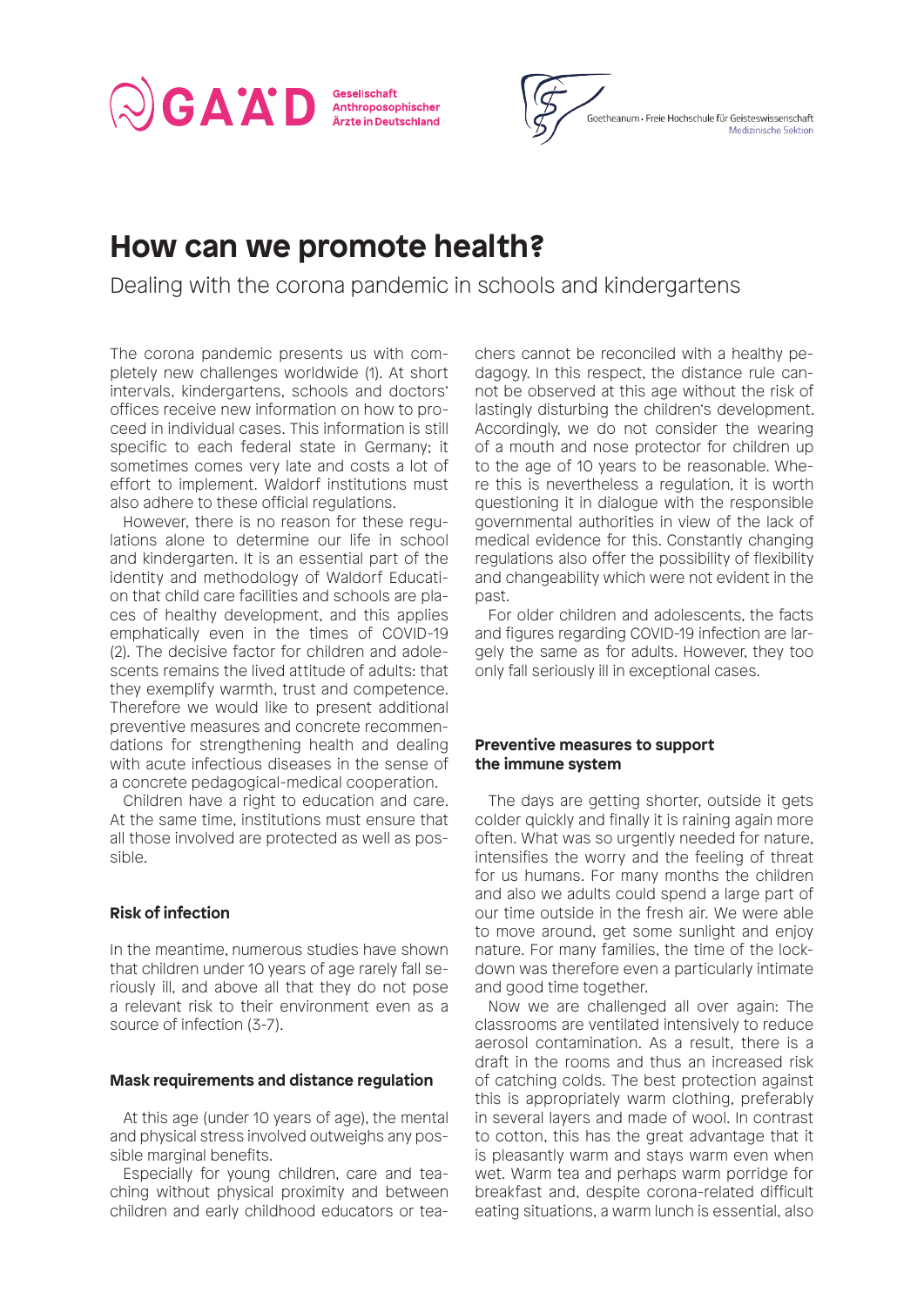in kindergarten and school.

If we also look at the care of the soul from the point of view of warmth, it is particularly noticeable how much the corona regulations have brought cold processes into our pedagogy. Many students are currently sitting in front of the screen much longer every day than before the lockdown, often alone. For many of them, closeness and affection are limited to the immediate family circle. Shared religious life, big celebrations with music, dance and joy of life may only take place to a limited extent. Especially singing and actively making music in larger groups are restricted.

We are therefore called upon to develop new ways of warming up the children both externally and internally. On the medical side, there are oil rubs in the evening, e.g. with blackthorn or mallow oil, warm lavender oil foot baths in the evening, preferably combined with the reading of a story, possibly even oil dispersion baths, and special therapeutic eurythmy exercises. We should also not forget that in suitable clothing we can go out in the cold and wind and even go on impressive hikes.

As far as nutrition is concerned, it is now especially important to harvest, bake and cook a lot together. This creates a warm, active atmosphere. Since this is not possible everywhere at school at the moment due to hygiene regulations, it can instead be a welcome alternative to the computer screen at home. Warm ginger tea with honey, baked apples and hot chestnuts fit in well with the season and combine doing things together with delicious food. It is interesting to note that the apples and grapes that the long summer has brought us this year are extremely sweet - like a special gift of nature to us.

An excellent remedy directly from nature, which can be used for infections in the mouth and throat area as well as for the prevention of all kinds of colds and infections, is propolis, an antibiotic bee resin with which the bees protect their hive from intruders, and which can be purchased directly from the beekeeper.

For the care of the life forces altogether a healthy rhythm and sufficient sleep are of all greatest value. This applies most strongly to the smallest children, but adults also benefit greatly from it. During the lockdown many students, especially in the middle and upper classes, painfully missed that their everyday life was structured and rhythmicized by attending school.

Anyone who is currently ill, be it from COVID-19 or other infections, should stay at home for a sufficiently long time. Only after a good convalescence is the immune system able to deal with new infections. A footbath with increasing warmth helps with beginning cold symptoms. Further suggestions from anthroposophic medicine can be found on the Internet. A detailed presentation of COVID-19 with therapeutic concepts can be found in a contribution by Georg Soldner and Thomas Breitkreuz (8) or at https://www.anthromedics.org/PRA-0939-EN.

For external applications, chest rubs with bronchial balsam, lavender oil chest compresses and, in the case of a damp rattling cough, possibly also warm quark compresses on the chest are helpful and usually very pleasant for children.

Especially in the case of COVID diseases, warm yarrow compresses for the lungs have proven to be very effective in addition to medical treatment. In general, it is important to take care of the warmth organism when fever occurs and to avoid fever-reducing measures as far as possible. Instructions for the external applications described here can be found on the website www.vademecum.org under .Vademecum of External Applications". These can also be used by non-medical practitioners without a doctor's prescription.

For mental health we have particularly effective aids in Waldorf institutions: we all know the importance of storytelling or reading stories, especially by candlelight in the early morning. In class, this creates warmth, security and a sense of community. The children can immerse themselves in the story and come to rest.

Art, music, handicrafts, handwork, religion and eurythmy should actually be our "main" subjects at the moment - after all, they are what we can experience as the strongest antidote to the rapidly increasing intellectualization of the children. The fact that active music-making in particular is so severely restricted by the corona regulations poses a particular challenge. We should continue to try to make music together at least in small ensembles and to hum the songs for Michaelmas, St. Martin and Advent in class.

One last big topic concerns us adults ourselves: it is how to deal with our own fear, which is possibly fueled by the daily news. The children sense whether we adults are afraid and how we deal with it. They orient themselves by the attitude they experience in us. Therefore, it is crucial that we develop an attitude of warmth and trust that strengthens courage and confidence in the children themselves. Could we see this attitude as our task right now?